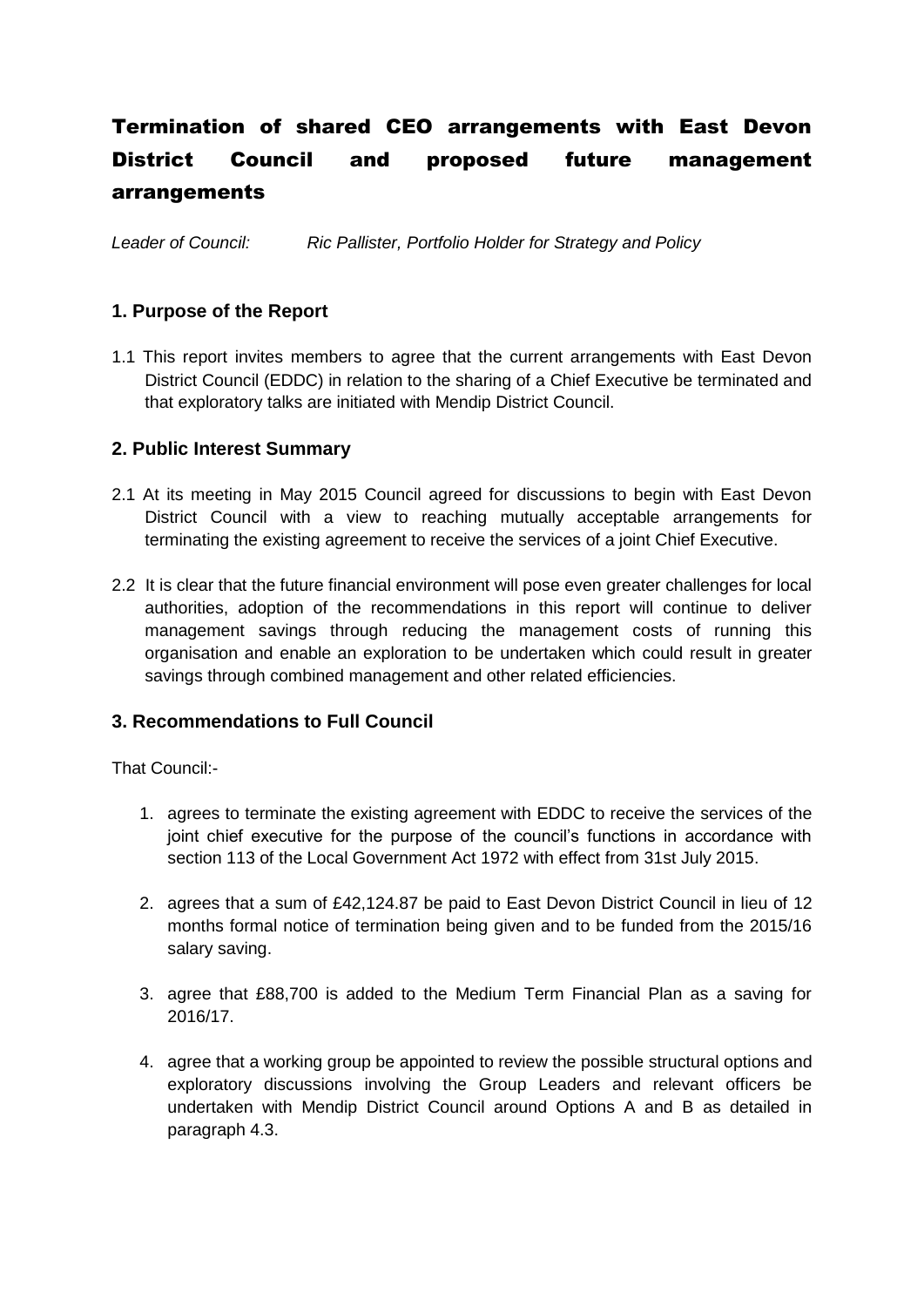- 5. agree that the role and function of the CEO be rotated on a monthly basis (subject to leave arrangements) between SSDC's existing Directors for an interim period pending the outcome of exploratory talks on future alternate management arrangements. However, specific projects will continue to have individual Director leads.
- 6. note that there be regular reports to Council on the progress of the discussions referred to in recommendation 4 and that Council notes that any final decision on any option will need to be reported to Council for formal approval before it can be implemented. At that point the full and actual financial consequences of any decision will be known and available.

# **4. Background**

4.1 Members will recall, at the meeting held on 15th May 2015 considering the contractual arrangements with EDDC in relation to the provision of CEO services and the possible future management arrangements. Members resolved at that meeting as follows:-

#### *RESOLVED:*

#### *That Council agreed:-*

- *1. to enter into discussions with East Devon District Council (EDDC) with a view to terminating the existing agreement to receive the services of the joint chief executive for the purpose of the council's functions in accordance with section 113 of the Local Government Act 1972;*
- *2. that the terms of any notice period, notice arrangements and termination costs be*  reported to Council for approval together with a report on the proposed future *management arrangements.*
- *3. a maximum sum of £112,333 is approved with an allocation of £38,416 from Unallocated Balances (with the remainder being funded from the 2015/16 salary saving) subject to negotiation with East Devon District Council;*
- 4. *that £88,700 is added to the Medium Term Financial Plan as a saving for 2016/17.*
- 4.2 Since that meeting the Leader and Deputy Leader together with the Conservative Group and Independent Group Leaders met with the Leader of EDDC to discuss the current situation and the resolution of Council. As a result of those discussions it has been agreed with EDDC, subject to approval by Council, that the existing agreement be terminated by mutual consent and that to reflect the fact that EDDC could have insisted upon being served 12 months' notice by this Council from 1st October 2015 that the Council pay 6 months' worth of the fees due to EDDC. This equates to a one-off payment of £42,124.87. In addition it has been jointly agreed that if approved by Council, termination should take effect from 31st July 2015.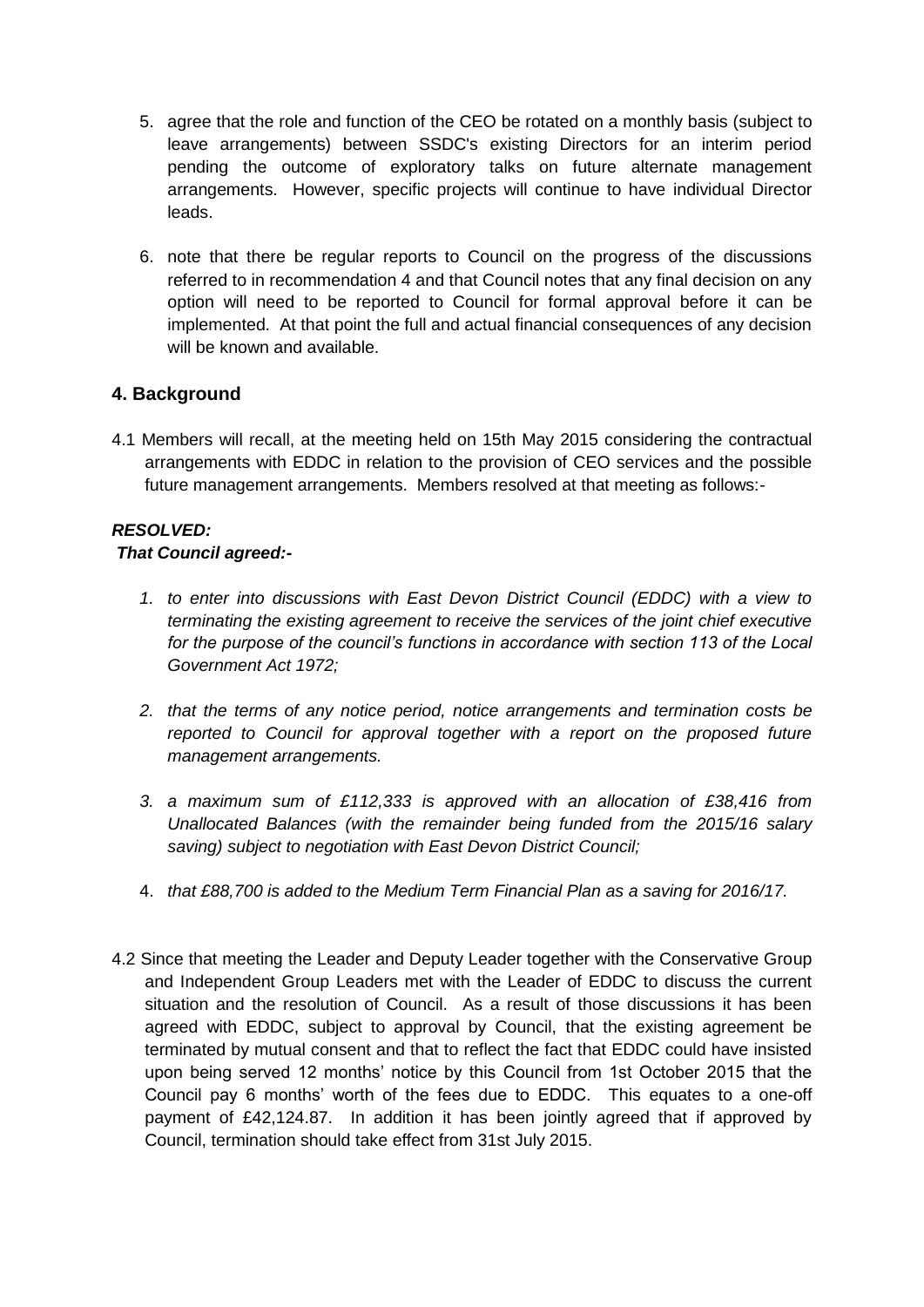- 4.3 At the last Full Council it was agreed that a small working group would seek support and guidance from experienced Local Government Officers to consider the options on how best to re-align the management structure to move the Council forward. This group has now met on two occasions. Those discussions were aimed at more than just SSDC's own internal management structures and included where SSDC might seek to position itself in the changing Local Government landscape. There is already greater partnership working within the Somerset Authorities (Somerset Rivers Authority, Homefinder, Waste Partnership, Growth Board, etc). Equally it must also be considered whether remaining outside any integrated relationship with another Somerset Local Authority would be in the best long term interests of South Somerset residents and, more importantly, businesses as central government funding reduces. Essentially 3 options have been identified during those discussions. They are:
	- **(A)** Joint Chief Executive and integrated management team (officer structure) with another authority or more (in the first instance to explore with Mendip DC),
	- **(B)** recruit our own Chief Executive (internally or externally) or
	- **(C)** a non-Chief Executive model.
- 4.4 In Dorset, authorities have combined and have been able to achieve worthwhile economies of scale whilst creating a large District Council combination whose opinion has an inherent weight. To the north-west, Taunton Deane is now in a joint authority with West Somerset. Each District Council retains its own sovereignty, members are independent of each other and able to make their own decisions but, through a single joint officer team. It seems clear that, although still in its infancy, the joint authority model in both cases mentioned was working well.
- 4.5 It was considered that SSDC should now contemplate a similar move and in order to do so needed at least one other Council prepared to explore this joint authority model further. After detailed consideration with the LGA representatives, the working Group met with the Leader, Deputy Leader, and CEO of Mendip as a first step. The outcome of that meeting is that there was a willingness to recommend to the elected members of both Mendip and South Somerset that both explore a joint Authority model. The objectives would be to bring added value to both Councils in terms of regional and county strategic influence, resilience and capacity in key areas and with a common thread of market towns across and up the southern and eastern side of Somerset. It may also assist in identifying any required future savings for both Councils that do not damage front line services.
- 4.6 It is clear that to stand any chance of success there will need to be a clear majority of members from both Councils who are absolutely committed to explore this option in detail. Obviously if the final conclusion is that this is not in the best interests of either Council then, if Council so agree, Options (B) and (C) will then need to be considered and agreed.
- 4.7 In order to get to a point when it is considered that further investment of time is worthwhile, the initial exploratory work must be to a timescale and a project plan that provides focus and impetus to the work so that an initial conclusion could be reached within approximately 3 months. This work would not turn its back on the other options